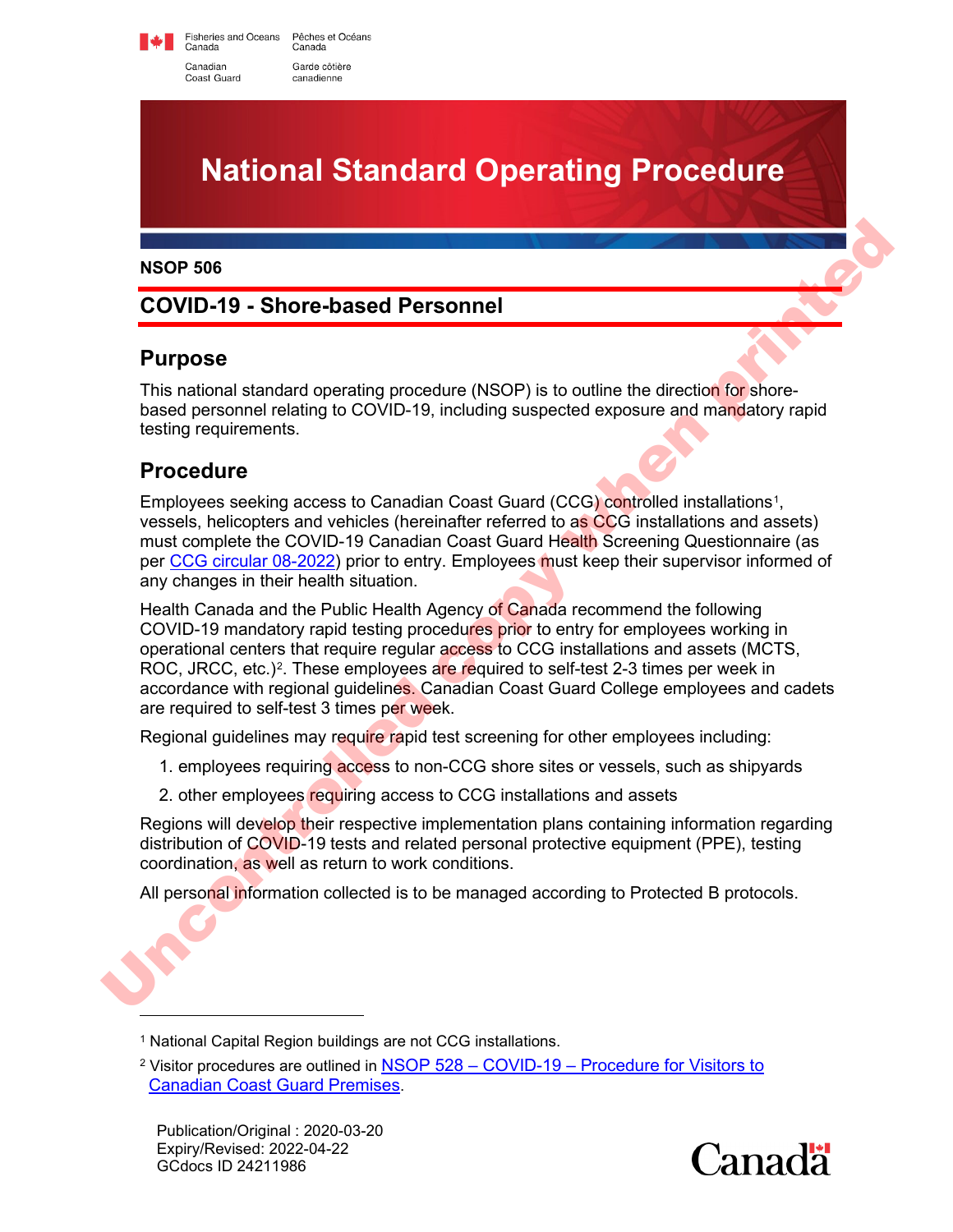### **Procedure for shore-based personnel**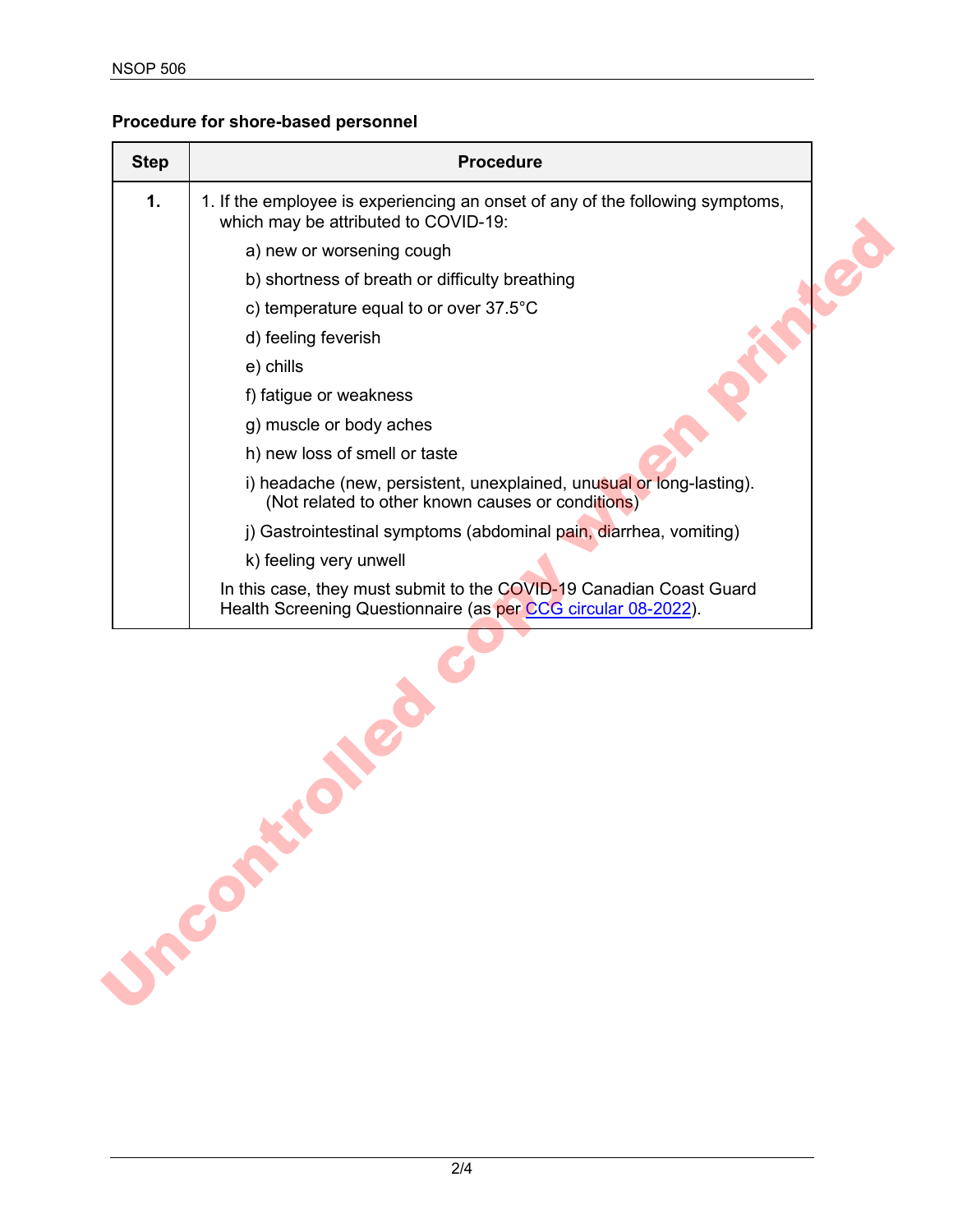| <b>Step</b> | <b>Procedure</b>                                                                                                                                                                                                                                                                                                                                                                               |
|-------------|------------------------------------------------------------------------------------------------------------------------------------------------------------------------------------------------------------------------------------------------------------------------------------------------------------------------------------------------------------------------------------------------|
| 2.          | 1. At home, if employees fail the COVID-19 Canadian Coast Guard Health<br>Screening Questionnaire, or if the rapid test indicates a positive test result:                                                                                                                                                                                                                                      |
|             | 1.1. They must not come to work.                                                                                                                                                                                                                                                                                                                                                               |
|             | 1.2. They must refer to their local public health authority for available<br>direction on self-isolation, quarantine and return to work conditions.                                                                                                                                                                                                                                            |
|             | 1.3. To return to work after testing positive for COVID-19, employees must<br>have completed self-isolation (minimum of 5 days), and be<br>asymptomatic. In addition to these requirements, employees working in<br>operational centers must also have a negative test result or clearance<br>from their supervisor or delegate using a risk-based approach.                                   |
|             | 1.4. To return to work after close contact with someone who has tested<br>positive for COVID-19 or close contact with someone who is<br>experiencing new COVID-19 symptoms, employees must be<br>asymptomatic and have completed self-isolation (minimum of 5 days) or<br>have received clearance from their supervisor or delegate using a risk-<br>based approach.                           |
|             | 1.5. They must keep their supervisors informed of any changes in their<br>health situation.                                                                                                                                                                                                                                                                                                    |
|             | 1.6. While in isolation, or when employees return to work, they must<br>continue to abide by sanitation measures.                                                                                                                                                                                                                                                                              |
|             | 2. If an employee begins to present any of the COVID-19 symptoms identified<br>above at the workplace, they must advise their supervisor immediately.                                                                                                                                                                                                                                          |
|             | 2.1. An employee or a supervisor may determine that an employee poses a<br>potential risk to their own well-being or the well-being of other<br>employees. Should the need arise, the employee suspected to have<br>COVID-19 would be provided a mask, be separated from coworkers,<br>encouraged to perform hygiene/cough etiquette (by using hand<br>sanitizers for example), and sent home. |
| 3.          | If an employee is required to wait for transport home, identify a place for them<br>to wait, at a minimum 2 metres (6 feet) away from all other persons to exercise<br>appropriate physical distancing.                                                                                                                                                                                        |